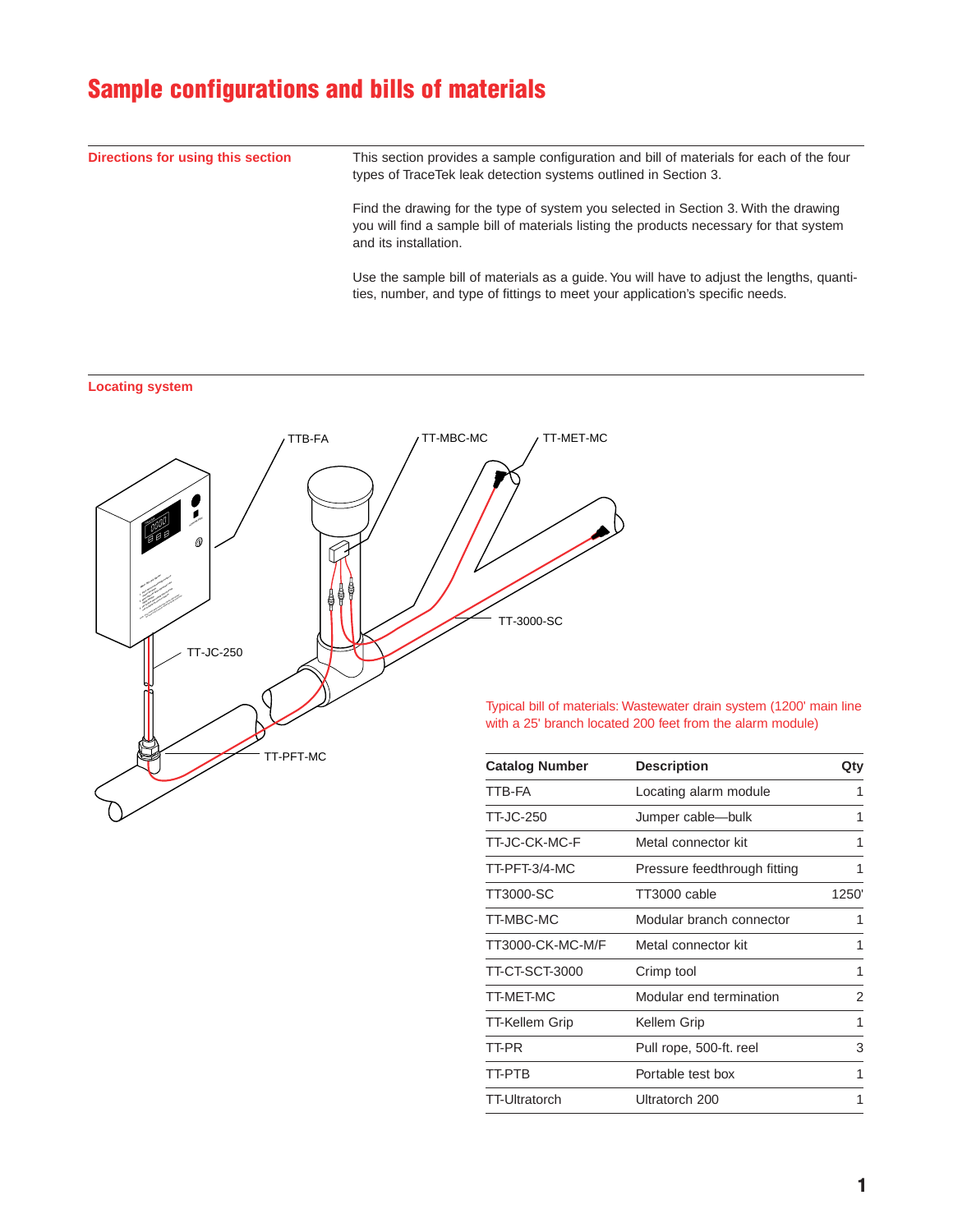## **Zone system**



Typical bill of materials: Three-zone sump (monitoring watery waste sumps on 50-foot centers with the panel located 10 feet from the first junction box)

| <b>Description</b>      | Qtv |
|-------------------------|-----|
| Zone alarm module       |     |
| Modular leader cable    |     |
| Zone connector          | 3   |
| Zone sensing cable      | 3   |
| Modular jumper cable    | 2   |
| Modular end termination |     |
|                         |     |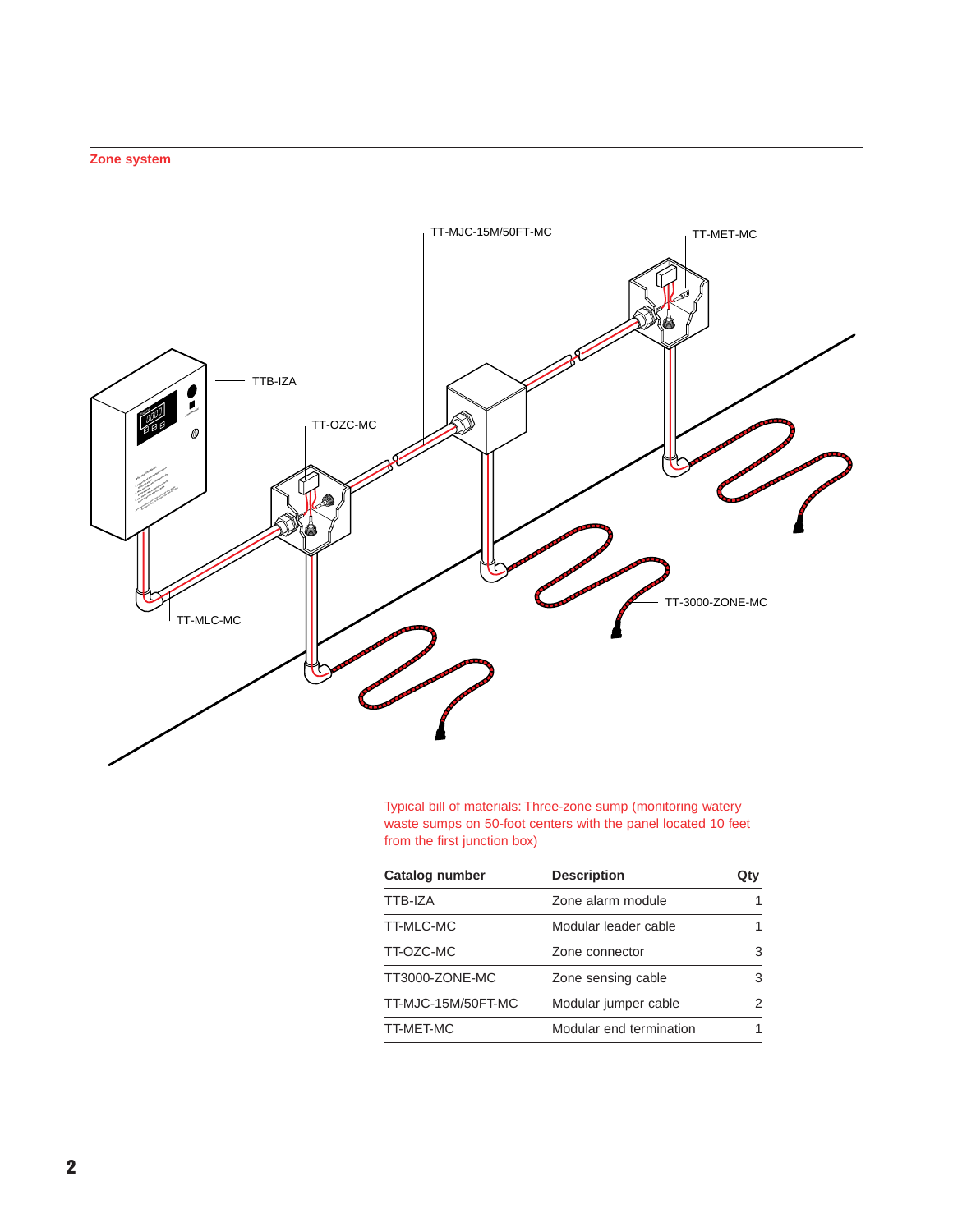## **Nonlocating single-channel system**



Typical bill of materials: Single-channel underground fuel tank sensor located 100 feet from the alarm module

| <b>Catalog number</b> | <b>Description</b>      | Qtv |
|-----------------------|-------------------------|-----|
| TTA-1-UL              | Alarm module            | 1   |
| TT-MJC-100-MC         | Modular jumper cable    |     |
| <b>TT-TAK</b>         | Tank access kit         |     |
| TT-MJC-5-MC           | Modular jumper cable    |     |
| TT5000-3M/10FT-10-MC  | Modular sensing cable   |     |
| TT-MET-MC             | Modular end termination |     |